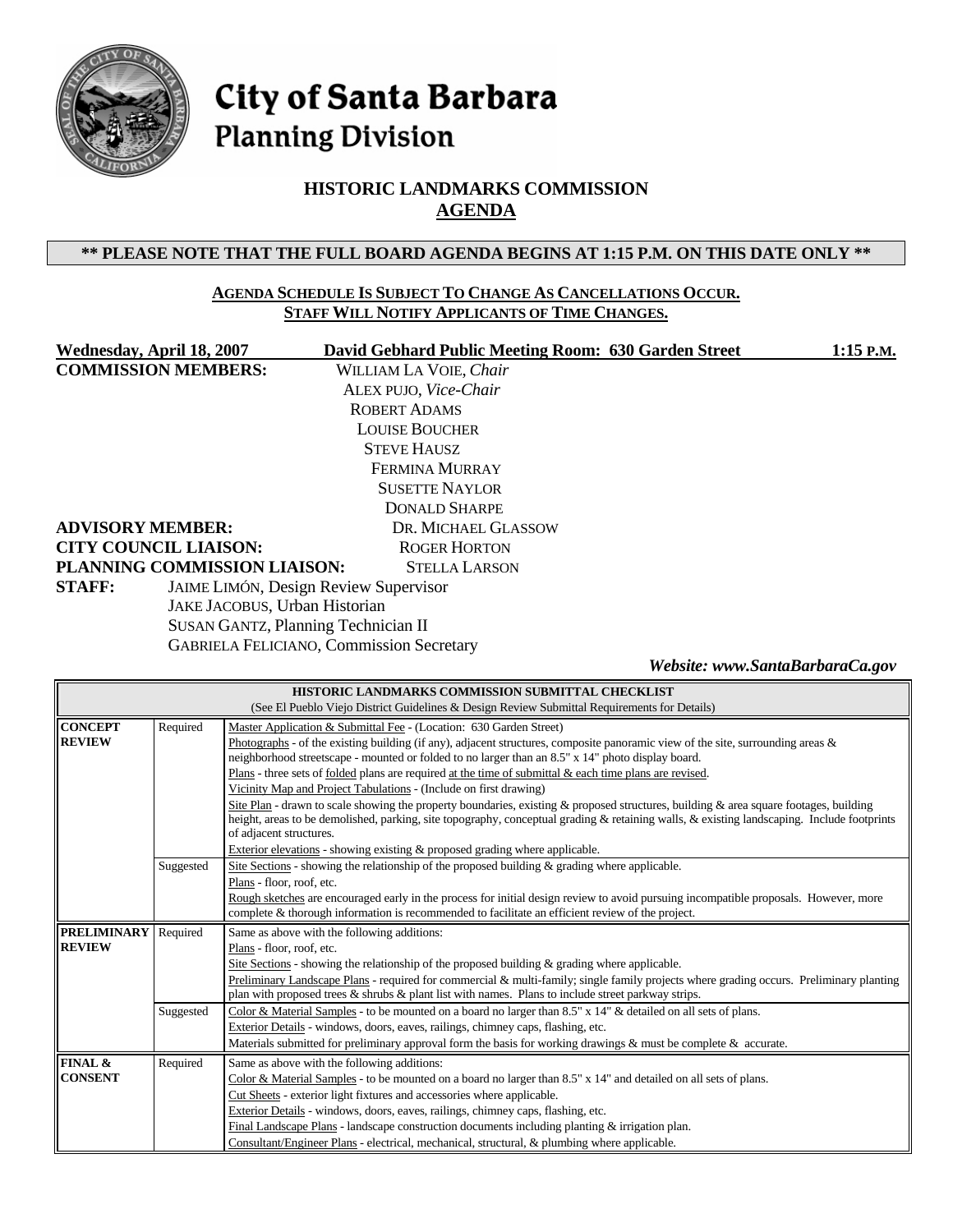### **PLEASE BE ADVISED**

 The approximate time the project will be reviewed is listed to the left of each item. It is suggested that applicants arrive 15 minutes early. The agenda schedule is subject to change as cancellations occur. Staff will notify applicants of time changes.

 The applicant's presence is required. If an applicant is not present, the item will be postponed indefinitely. If an applicant cancels or postpones an item without providing advance notice, the item will be postponed indefinitely and will not be placed on the following Historic Landmarks Commission (HLC) agenda. In order to reschedule the item for review, a rescheduling fee will be paid and the applicant must fill out and file a Supplemental Application Form at 630 Garden Street (Community Development Department) in addition to submitting appropriate plans.

 All approvals made by the HLC are based on compliance with Municipal Code Chapter 22.22 and with adopted HLC guidelines. Some agenda items have received a mailed notice and are subject to a public hearing.

 The Commission may grant an approval for any project scheduled on the agenda if sufficient information has been provided and no other discretionary review is required. Substitution of plans is not allowed, if revised plans differing from the submittal sets are brought to the meeting, motions for preliminary or final approval will be contingent upon staff review for code compliance.

 The Commission may refer items to the Consent Calendar for Preliminary and Final Historic Landmarks Commission approval.

 Preliminary and Final Historic Landmarks Commission approval is valid for one year from the date of the approval unless a time extension or Building Permit has been granted.

**Items before the Commission may be appealed to the City Council. For further information on appeals, contact the Planning Division Staff or the City Clerk's office. Said appeal must be in writing and must be filed with the City Clerk at City Hall within ten (10) calendar days of the meeting at which the Commission took action or rendered its decision. The scope of this project may be modified under further review.** 

 **AMERICANS WITH DISABILITIES ACT:** In compliance with the Americans with Disabilities Act, if you need special assistance to participate in this meeting, please contact the Planning Division at (805) 564-5470. Notification at least 48 hours prior to the meeting will enable the City to make reasonable arrangements.

 **AGENDAS, MINUTES and REPORTS:** Copies of all documents relating to agenda items are available for review at 630 Garden St. and agendas and minutes are posted online at [www.SantaBarbaraCa.gov/](http://www.santabarbaraca.gov/)hlc. If you have any questions or wish to review the plans, please contact Susan Gantz, at (805) 564-5470 between the hours of 8:30 a.m. to noon and 1:00 p.m. to 4:00 p.m., Monday through Friday.

### **LICENSING ADVISORY:**

The Business and Professions Code of the State of California and the Municipal Code of the City of Santa Barbara restrict preparation of plans for certain project types to licensed professionals. Applicants are encouraged to consult with Building and Safety Staff or Planning Staff to verify requirements for their specific projects.

Unlicensed persons are limited to the preparation of plans for:

- $\triangleright$  Single or multiple family dwellings not to exceed four (4) units per lot, of wood frame construction, and not more than two stories and basement in height;
- $\triangleright$  Non-structural changes to storefronts; and,
- $\blacktriangleright$  Landscaping for single-family dwellings, or projects consisting solely of landscaping of not more than 5,000 square feet.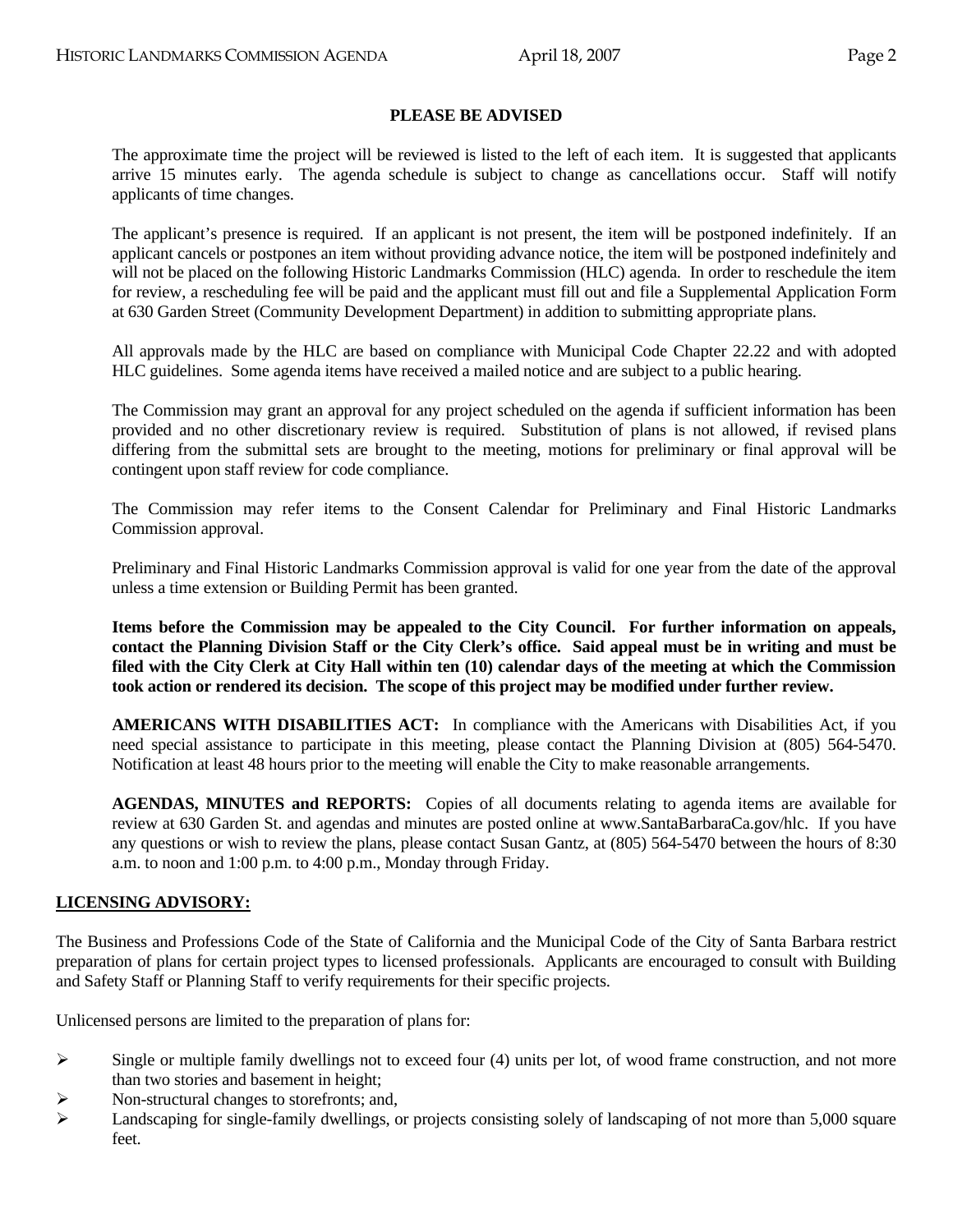# **NOTICE:**

- A. That on April 13, 2007, at 4:00 P.M., this Agenda was duly posted on the indoor and outdoor bulletin boards at the Community Development Department, 630 Garden Street, and online at www.SantaBarbaraCa.gov/hlc.
- B. This regular meeting of the Historic Landmarks Commission will be broadcast live and rebroadcast in its entirety on Friday at 1:00 P.M. on Channel 18.

### **GENERAL BUSINESS:**

A. Public Comment:

Any member of the public may address the Historic Landmarks Commission for up to two minutes on any subject within their jurisdiction that is not scheduled for a public discussion before the Board on that day. The total time for this item is ten minutes. (Public comment for items scheduled on today's agenda will be taken at the time the item is heard.)

- B. Approval of the minutes of the Historic Landmarks Commission meeting of April 4, 2007.
- C. Consent Calendar.
- D. Announcements, requests by applicants for continuances and withdrawals, future agenda items, and appeals.
- E. Possible Ordinance Violations.
- F. Subcommittee Reports.

*Report from Joint Architectural Board of Review/Historic Landmarks Commission Design Award Subcommittee on award nominations.* 

### **MISCELLANEOUS ACTION ITEM**

**(1:20)** 

Recommendation to City Council on selection of final award recipients.

### **DISCUSSION ITEM**

JOINT PLANNING COMMISSION/HISTORIC LANDMARKS COMMISSION REVIEW

### **(1:30 to 3:00)**

Redevelopment Agency Staff (RDA), Metropolitan Transit District Staff (MTD), and project consultants will present the preliminary conclusions of the RDA/MTD Mixed-Use Project Planning Strategy and Feasibility Analysis for a potential project located on the southeast corner of Chapala and Figueroa Streets.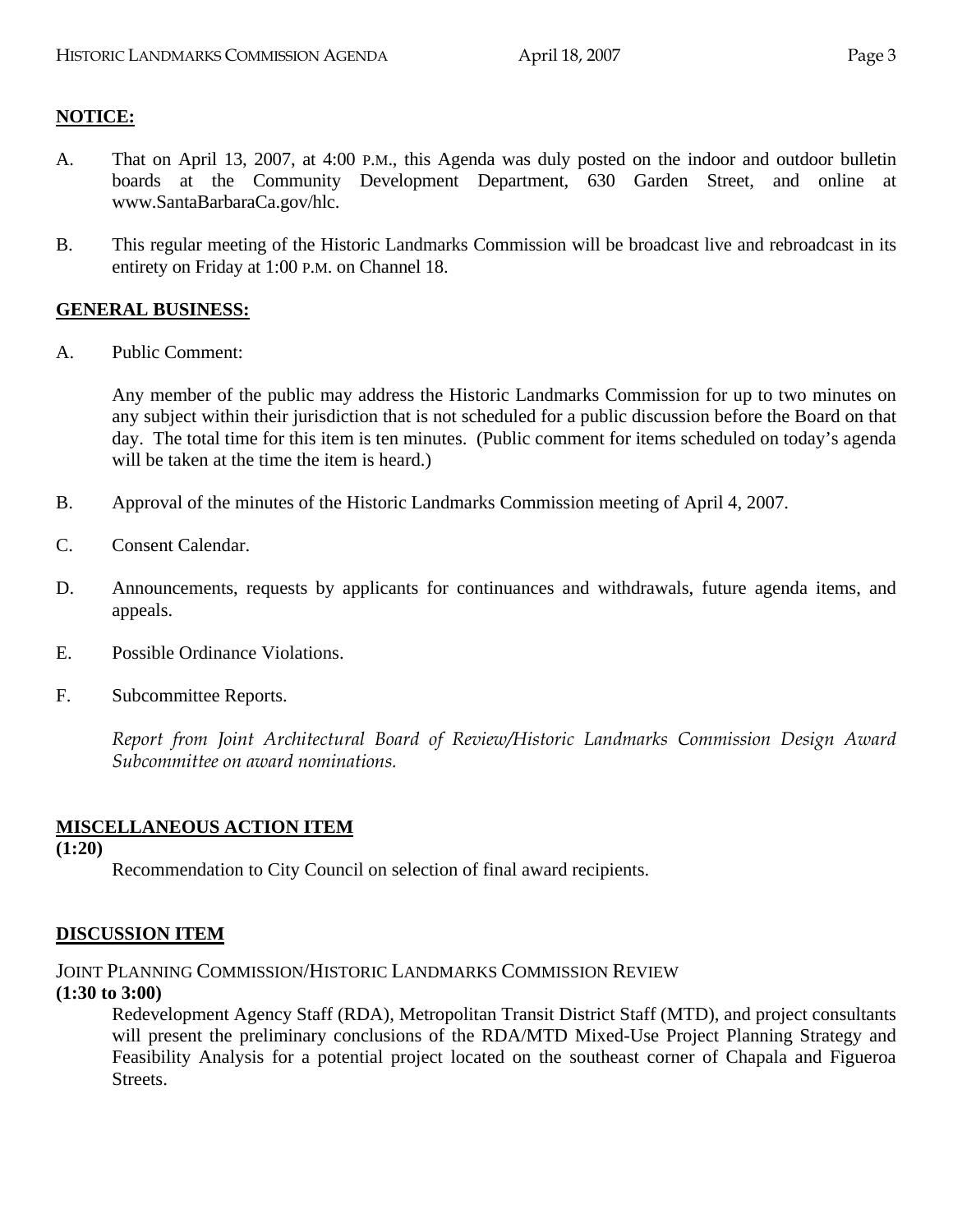# **HISTORIC STRUCTURES REPORT**

| 1.     | 100 BLK W HALEY ST                    |                                                                     | $C-2$ Zone |
|--------|---------------------------------------|---------------------------------------------------------------------|------------|
| (3:00) | Assessor's Parcel Number: 037-162-0RW |                                                                     |            |
|        | Application Number: MST2004-00027     |                                                                     |            |
|        | <b>Owner:</b> City of Santa Barbara   |                                                                     |            |
|        | Applicant: Kevin Roberson             |                                                                     |            |
|        | Architect: Bruce Burnworth            |                                                                     |            |
|        |                                       | (Proposal for the replacement of a structurally deficient roadway.) |            |

**(Review of Historical Resources Evaluation Report prepared by Post/Hazeltine Associates and Historical Property Survey Report prepared by Post-Hazeltine Associates and SAIC.)** 

# **ARCHAEOLOGY REPORT**

|        | 819 GARDEN ST |                                       |                                                                                                           | $C-2$ Zone |
|--------|---------------|---------------------------------------|-----------------------------------------------------------------------------------------------------------|------------|
| (3:15) |               | Assessor's Parcel Number: 031-012-011 |                                                                                                           |            |
|        |               |                                       | Application Number: MST2005-00439                                                                         |            |
|        | Owner:        |                                       | Steven and Julie E. Shulem Revocable Trust                                                                |            |
|        | Architect:    | Jeff Shelton                          |                                                                                                           |            |
|        |               |                                       | This is a revised project. Droposel to demolish an evicting 790 square feet office building and construct |            |

(This is a revised project. Proposal to demolish an existing 780 square foot office building and construct a new four-story, 4,443 square foot mixed-use building on a 1,881 square foot lot located in El Pueblo Viejo Landmark District. This development will be comprised of one 1,897 square foot one-bedroom unit, and 1,388 net square feet of office space. Four parking spaces will be provided: two on-site in a 1,158 square foot parking garage, and two on a separate parcel within 500 feet. Staff Hearing officer approval is requested for a zoning modification to provide less than the required 10% open space area.)

**(Review of Phase I Archaeological Resources Report prepared by David Stone, Stone Archaeological Consulting.)** 

# **IN-PROGRESS REVIEW**

3. 631 GARDEN ST C-M Zone

**(3:20)** Assessor's Parcel Number: 031-152-028 Application Number: MST2007-00089 Owner: City of Santa Barbara Applicant: Renee Brooke Architect: Paul Poirier

(Proposal for the interior and exterior remodel of an existing 3,746 square foot building and an existing 1,443 square foot building including the following improvements: Provide ADA compliant restrooms for new community arts workshop use. Provide new overhead door with man door and transom window in three existing open bays. Install new doors and windows in other existing openings. Site improvements to include replacing existing gates and fencing with new brick walls and wrought iron gates, changes to the parking layout to accommodate future City Water Department facility improvements, partial replacement of existing landscaping and new additional landscaping, and minor grading to allow for ADA accessibility. No additional floor area will be added.)

# **(ACTION MAY BE TAKEN IF SUFFICIENT INFORMATION IS PROVIDED.)**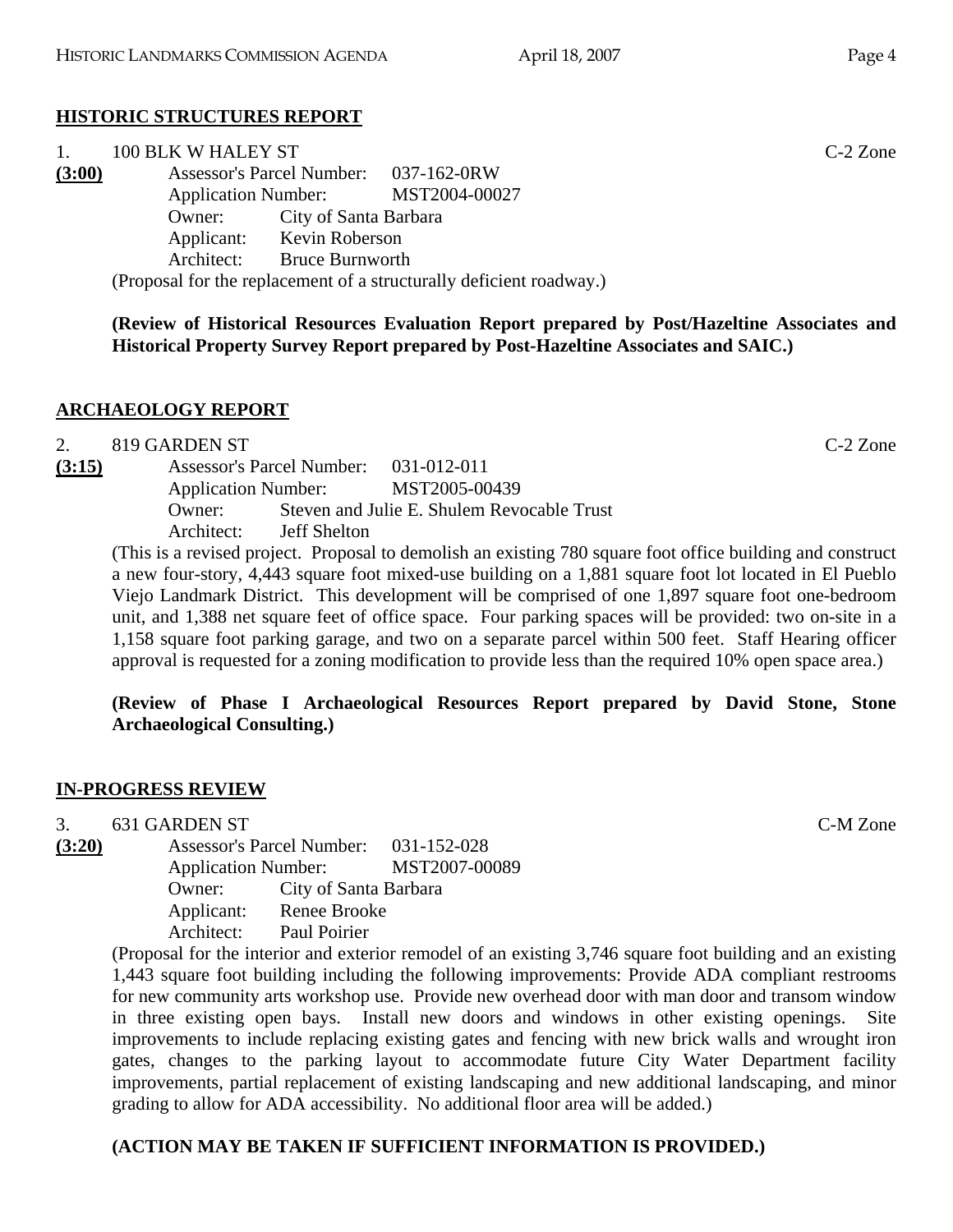# **ARCHAEOLOGY REPORT**

|        | 222 W ALAMAR AVE |
|--------|------------------|
| (2.40) | $\mathbf{1}$     |

**(3:40)** Assessor's Parcel Number: 051-213-008 Application Number: MST2006-00318

Owner: Kevin Fewell

Applicant: Jim Donohoe

Architect: On Design Architecture and Planning

(This structure is on the City's List of Potential Historic Resources: "McKain Residence." Proposal to demolish an existing 1,486 square foot single family residence and detached 220 square foot garage and construct three new condominium units totaling 2,627 square feet. Five parking spaces will be provided in three attached garages totaling 1,070 square feet. This approximately 6,000 square foot parcel is located outside of El Pueblo Viejo Landmark District. Staff Hearing officer approval will be required for a front yard setback modification and a parking modification.)

**(Review of Phase I Archaeological Resources Report prepared by David Stone, Stone Archaeological Consulting.)** 

# **CONCEPT REVIEW - CONTINUED**

5. 222 W ALAMAR AVE R-3/SD-2 Zone

**(3:45)** Assessor's Parcel Number: 051-213-008 Application Number: MST2006-00318 Owner: Kevin Fewell Applicant: Jim Donohoe Architect: On Design Architecture and Planning

(This structure is on the City's List of Potential Historic Resources: "McKain Residence." Proposal to demolish an existing 1,486 square foot single family residence and detached 220 square foot garage and construct three new condominium units totaling 2,627 square feet. Five parking spaces will be provided in three attached garages totaling 1,070 square feet. This approximately 6,000 square foot parcel is located outside of El Pueblo Viejo Landmark District. Staff Hearing officer approval will be required for a front yard setback modification and a parking modification.)

**(Third Concept Review. Note: Historic Structures/Sites Report accepted by Historic Landmarks Commission on November 11, 2004, under MST2004-00741.)** 

**(COMMENTS ONLY; PROJECT REQUIRES ENVIRONMENTAL ASSESSMENT AND STAFF HEARING OFFICER APPROVAL OF A FRONT YARD SETBACK MODIFICATION AND A PARKING MODIFICATION.)** 

 $R - 3/SD - 2$  Zone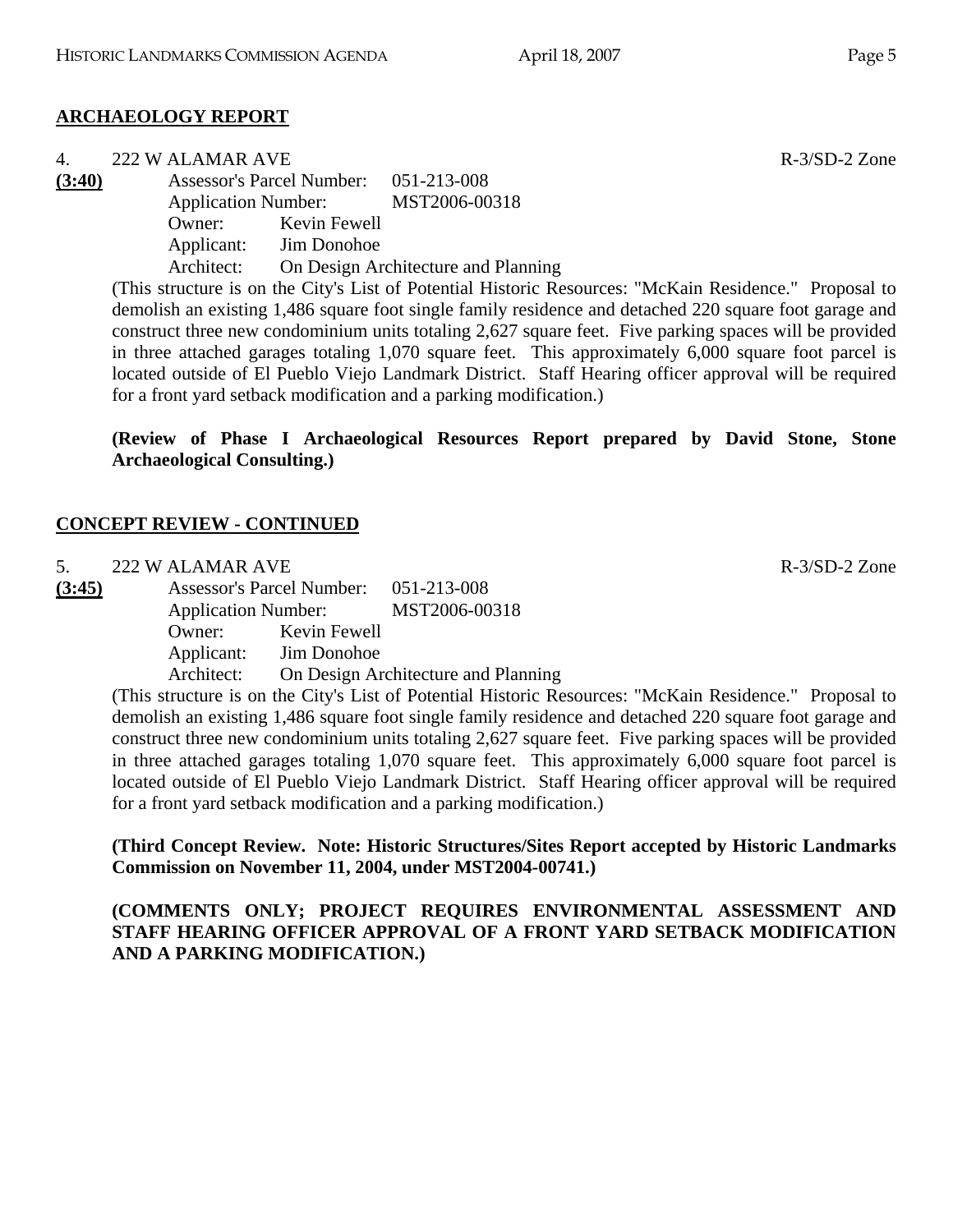# **PRELIMINARY REVIEW**

| 6.     |                                  | 924 GARDEN ST J            |                |                                            | $C-2$ Zone |
|--------|----------------------------------|----------------------------|----------------|--------------------------------------------|------------|
| (4:10) | <b>Assessor's Parcel Number:</b> |                            |                | 029-301-026                                |            |
|        |                                  | <b>Application Number:</b> |                | MST2006-00557                              |            |
|        |                                  | Owner:                     | Collinge Trust |                                            |            |
|        |                                  | Owner:                     | Wayne Ashcraft |                                            |            |
|        |                                  | Agent:                     | Barbara Beisel |                                            |            |
|        |                                  | Architect:                 | Kirk Gradin    |                                            |            |
|        |                                  |                            |                | ---<br>$\sim$ . $\sim$ . The set of $\sim$ |            |

(This is a revised project description. This is a City Landmark: El Caserío. Proposal to remove an existing 223 square foot accessory building and 345 square foot carport and construct a 910 square foot, two-story addition (including an eight square foot deck) to an existing 928 square foot single-family residence. Staff Hearing officer approval will be required to allow two uncovered parking spaces to be located within the required front and interior yard setback, and for a wall located within the first 10' of the front lot line to exceed a maximum height of  $3 \frac{1}{2}$ . The parcel is approximately 3,900 square feet in size.)

### **(PROJECT REQUIRES HISTORIC RESOURCE FINDINGS, FINDINGS FOR ALTERATIONS TO A CITY LANDMARK, AND COMPLIANCE WITH STAFF HEARING OFFICER RESOLUTION NO. #020-07.)**

# **PRELIMINARY REVIEW**

7. 433 E CABRILLO HRC-2/SP-1/SD-3 Zone

**(4:30)** Assessor's Parcel Number: 017-680-009 Application Number: MST95-00175 Agent: Richard Fogg, Attorney Architect: Daun St. Amand Architect: Henry Lenny Architect: Gregory Burnett Applicant: Parker Family Trust Business Name: Waterfront Hotel

(This is a revised proposal for a 150-room, three-story luxury hotel located on a three-acre development envelope that received a substantial conformance determination on June 1, 2001. The proposal is a 196,715 square foot hotel that includes 128 subterranean level parking spaces, pool cabana, spas, health club, meeting rooms, and restaurant. The project previously received preliminary approval from the Historic Landmarks Commission on August 15, 2001.)

**(Revised preliminary approval is requested of design changes to exterior elevations including doors, windows and balconies. Massing and footprint of the building remains unmodified.)** 

**(PROJECT REQUIRES COMPLIANCE WITH CITY ORDINANCE NO. 4920.)**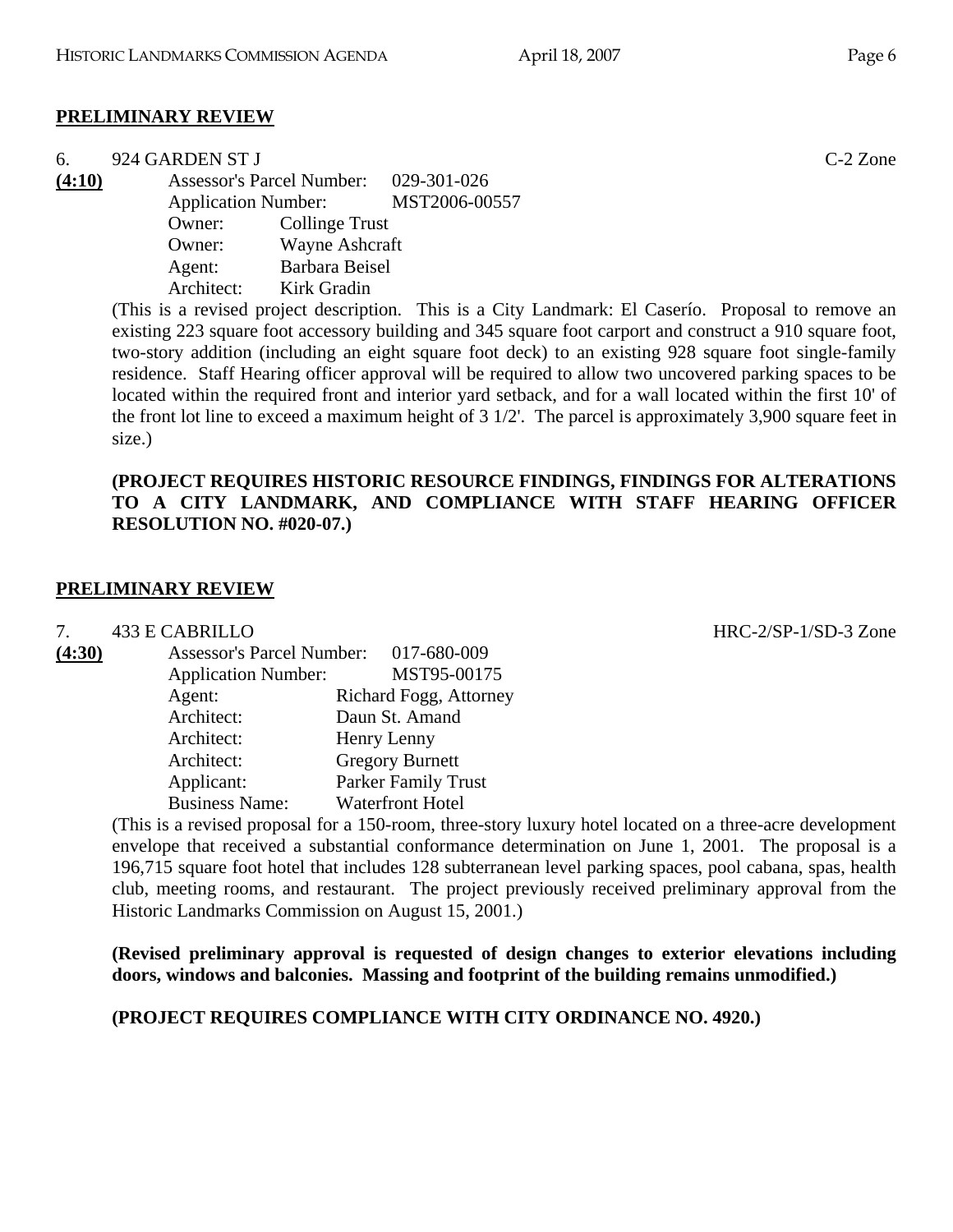# **HISTORIC STRUCTURES REPORT**

| 8.     | 1900 LASUEN RD             |                                                                                                         | $R-2/4.0/R-H$ Zone |
|--------|----------------------------|---------------------------------------------------------------------------------------------------------|--------------------|
| (4:45) |                            | Assessor's Parcel Number: 019-170-022                                                                   |                    |
|        | <b>Application Number:</b> | MST2005-00490                                                                                           |                    |
|        | Owner:                     | <b>Orient Express Hotels</b>                                                                            |                    |
|        | Applicant:                 | El Encanto, Inc.                                                                                        |                    |
|        | Agent:                     | Suzanne Elledge Planning & Permitting Services                                                          |                    |
|        | Architect:                 | Henry Lenny                                                                                             |                    |
|        | <b>Business Name:</b>      | El Encanto Hotel                                                                                        |                    |
|        |                            | (This is a Structure of Merit. Proposal to review the Master Plan for the El Encanto Hotel. The planned |                    |
|        |                            | revisions to the site include relocating cottages, adding new cottages, new landscaping, parking        |                    |

additions and improvements and expansion of the main hotel structure. This portion of the work is Phase II and includes the main building, relocation of the swimming pool, the west parking lot, the historic arbor, and units 2, 3, 4, 17, 18, 19, 25, 26, 27, 28 and 29. Review of additional phases will follow. Phase I of the project (MST99-00305) is complete.)

### **(Review of Letter Addendum to the Historic Structures/Sites Report prepared by Alexandra C. Cole, Preservation Planning Associates dealing with the Master Site Landscape Plan pathways.)**

#### **FINAL REVIEW**

9. 1900 LASUEN RD R-2/4.0/R-H Zone **(4:50)** Assessor's Parcel Number: 019-170-022 Application Number: MST2005-00490 Owner: Orient Express Hotels Applicant: El Encanto, Inc. Agent: Suzanne Elledge Planning & Permitting Services Architect: Henry Lenny Business Name: El Encanto Hotel

(This is a Structure of Merit. Proposal to review the Master Plan for the El Encanto Hotel. The planned revisions to the site include relocating cottages, adding new cottages, new landscaping, parking additions and improvements and expansion of the main hotel structure. This portion of the work is Phase II and includes the main building, relocation of the swimming pool, the west parking lot, the historic arbor, and units 2, 3, 4, 17, 18, 19, 25, 26, 27, 28 and 29. Review of additional phases will follow. Phase I of the project (MST99-00305) is complete.)

### **(Final approval is requested for the Master Site Landscape Plan.)**

### **(PROJECT REQUIRES HISTORIC RESOURCE FINDINGS AND COMPLIANCE WITH PLANNING COMMISSION RESOLUTION NO. 057-04.)**